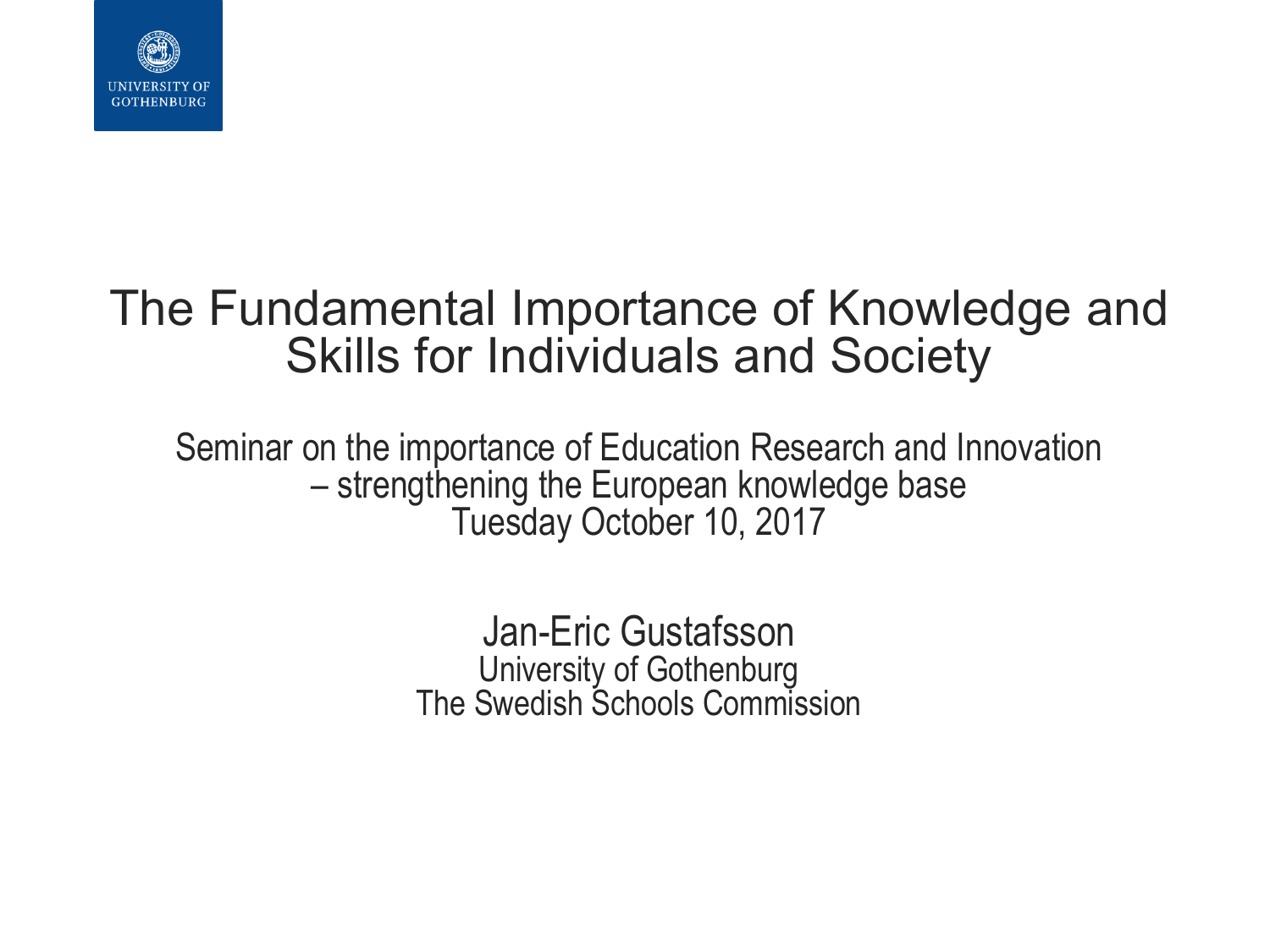

#### **Effects of education**

• Education has been shown to have positive effects on:

**)**

- economic growth;
- labor market outcomes;
- social status;
- health and longevity;
- civic participation and values;
- cognitive abilities; and
- knowledge and skills
- These are highly desirable outcomes, but we know little about the mechanisms behind the effects.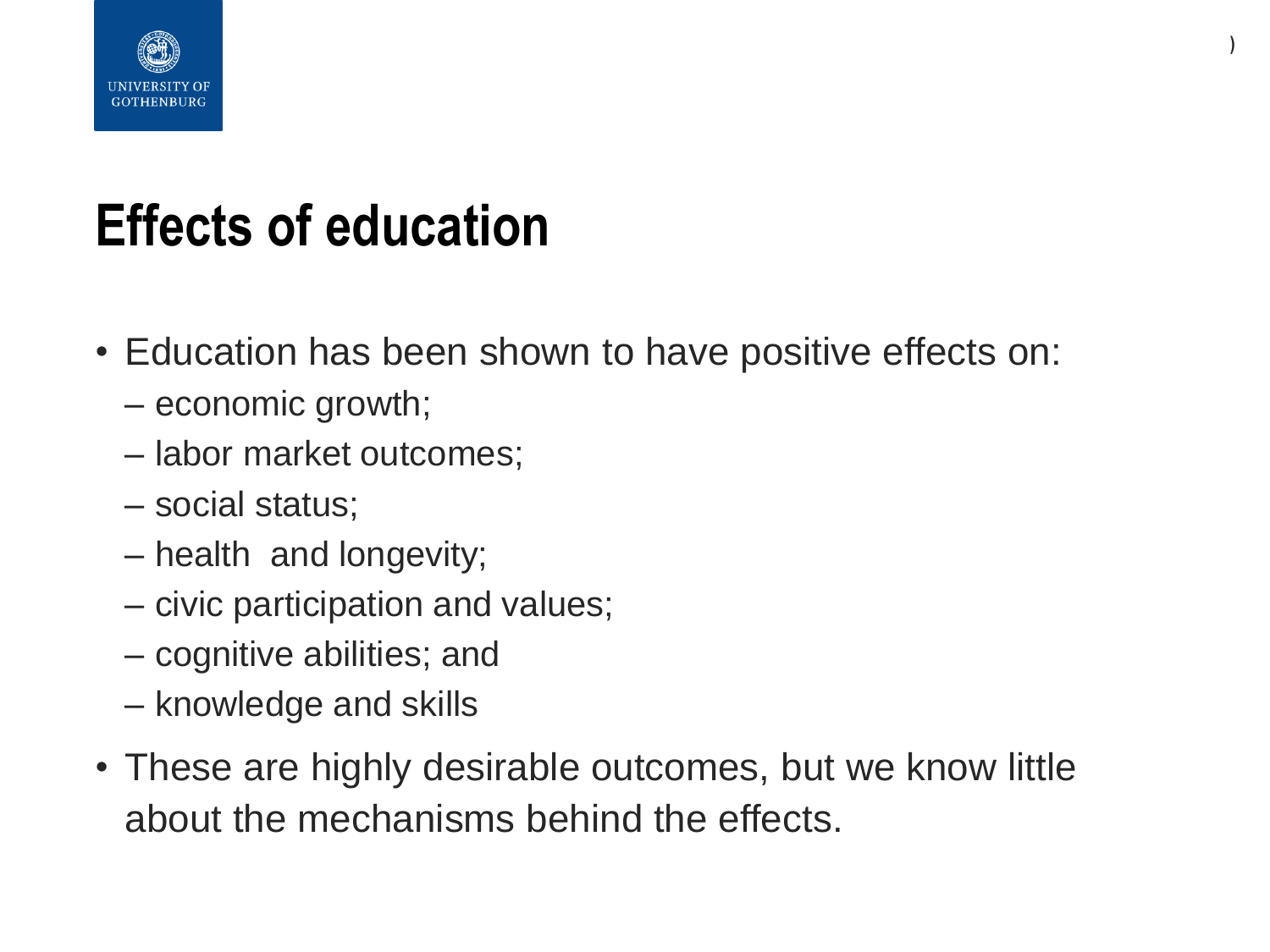

## **Human capital theory**

- Human capital theory is since around 1950 an important field within economics (e.g., Becker, Mincer, Schultz).
- Human capital has in empirical research primarily been measured by number of years of attained schooling.
- Recent work has demonstrated that knowledge and skills are more appropriate indicators of human capital than years of schooling:
	- Knowledge and skills in the population are more important for country-level economic growth than years of schooling.
	- Individual earnings also are more strongly influenced by knowledge and skills than years of schooling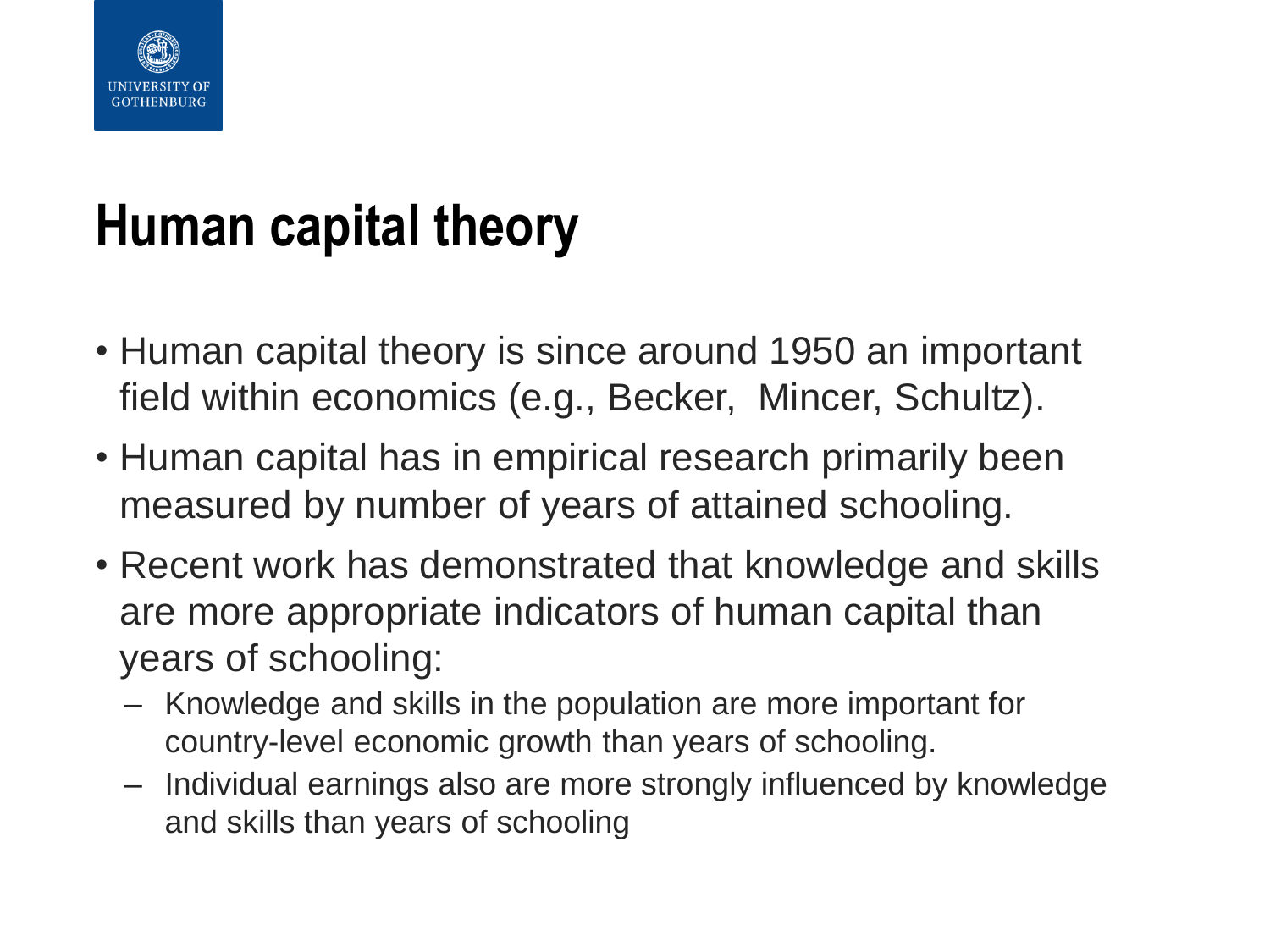

## **Quantity and quality of education**

- Massive increases in years of attained education: In 2016, 80 % of people aged 25–54 in the EU-28 had attained at least an upper secondary level of education, compared with 64 % of those aged 55–74.
- The increases may be expected to continue.
- Quality of education is more difficult to measure. However, great progress has been made with the establishment of the international large scale assessments of student achievement in compulsory schooling.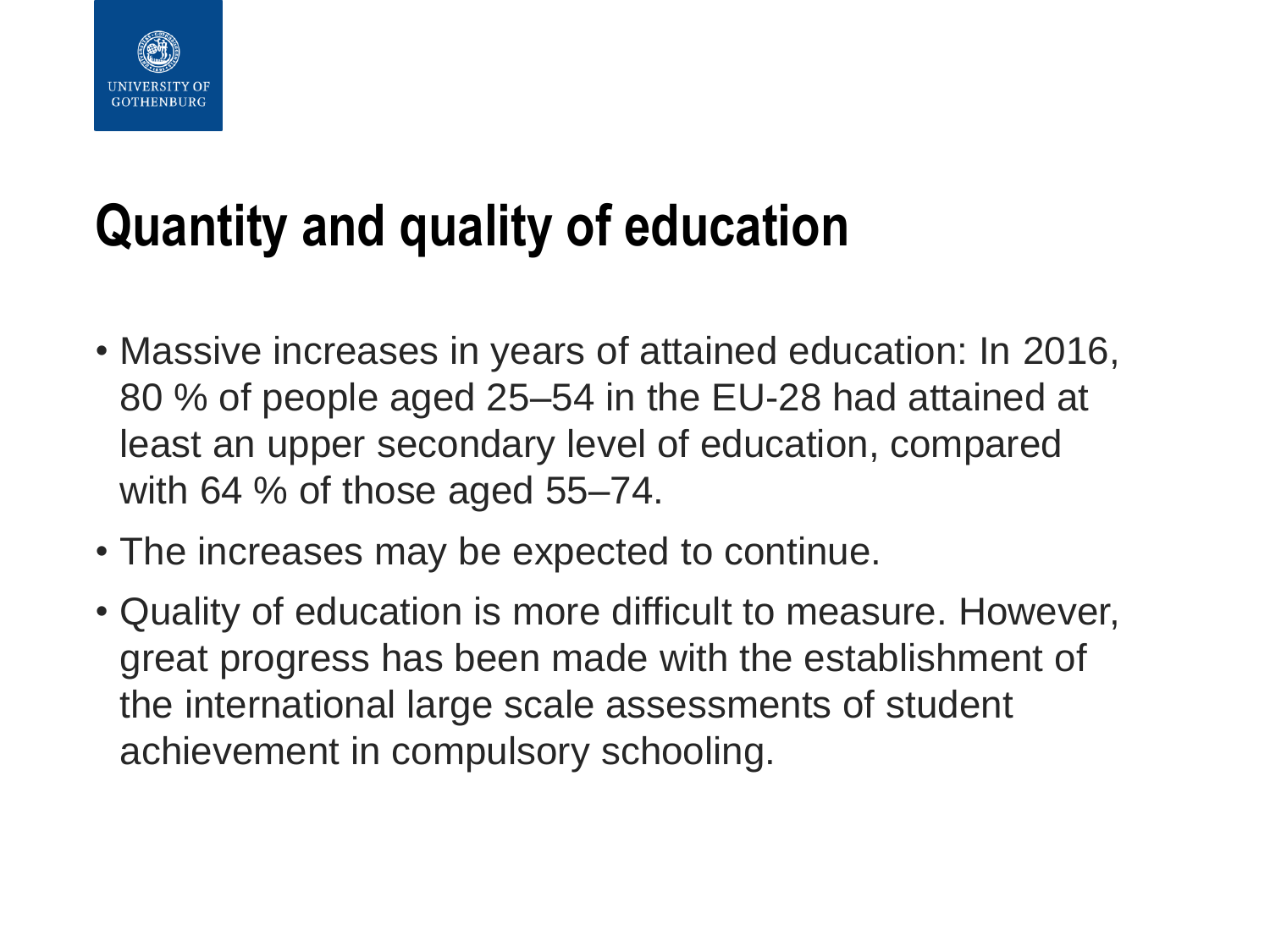

#### **International large-scale studies of educational achievement (ILSA)**

- ILSAs provide information about knowledge and skills in different educational systems:
	- *Trends in International Mathematics and Science Study (TIMSS)*: Mathematics and Science in Grade 4 and Grade 8. Every fourth year since 1995.
	- *Progress in International Reading Literacy Study (PIRLS)*: Reading literacy in Grade 4. Every fifth year since 2001.
	- *Programme for International Student Assessment (PISA*). Mathematics, Science and Reading among 15-year-olds. Every third year since 2000.
	- *Programme for the International Assessment of Adult Competencies* (*PIAAC).* Literacy, Numeracy and Problem-solving in a technologyrich environment. Adults 16 – 65 years. Conducted in 2011/12, every 10 years.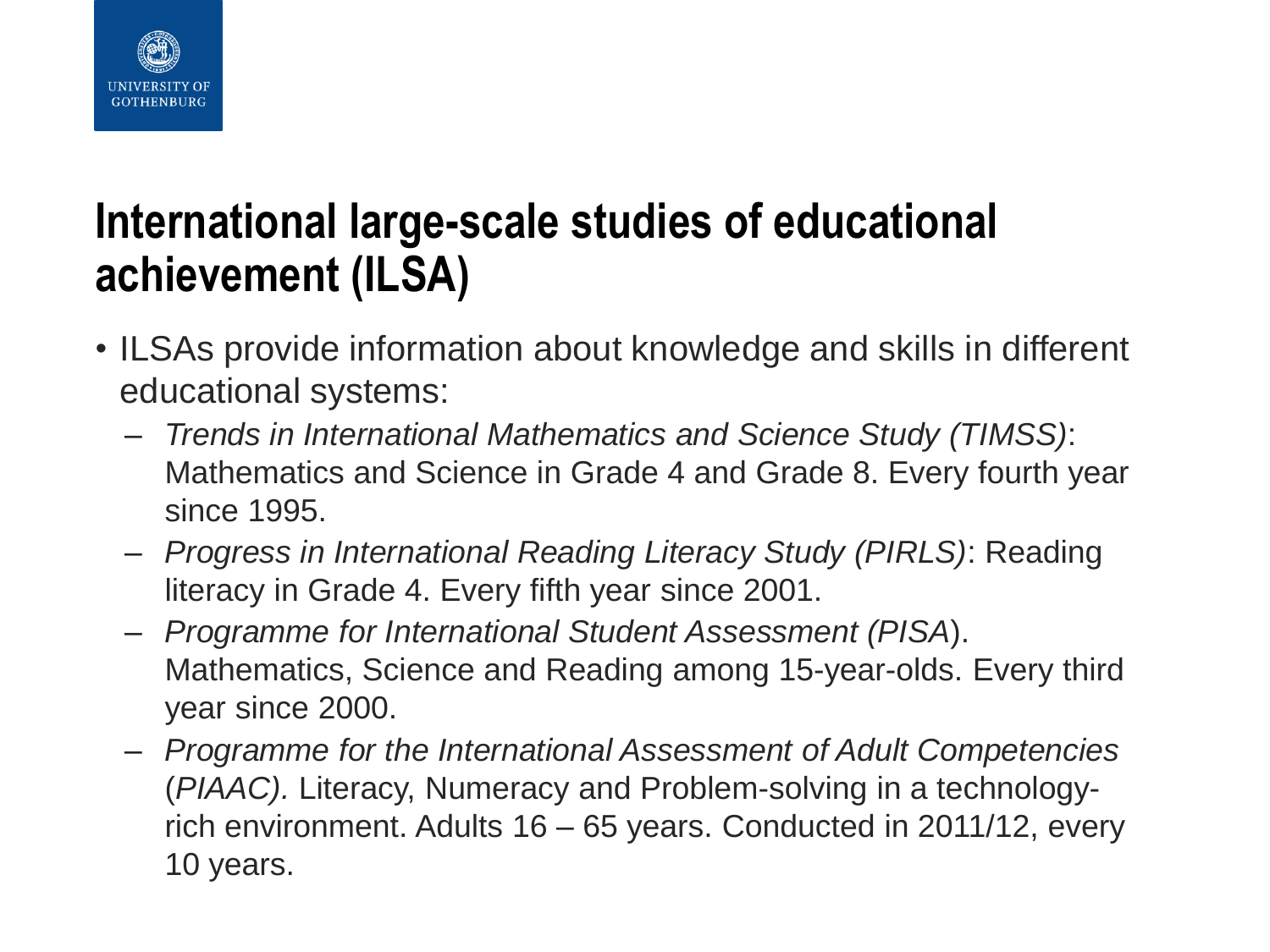

## **Differences in quality of education**

- ILSAs have demonstrated large achievement differences between countries. The achievement difference between students at the end of compulsory school in an average performing country and a top performing country is roughly what students learn during two years.
- Substantial within-country achievement changes over time have also been observed, some countries showing improvements and others declining achievement.
- Such variation reflects differences in quality of education across countries and time.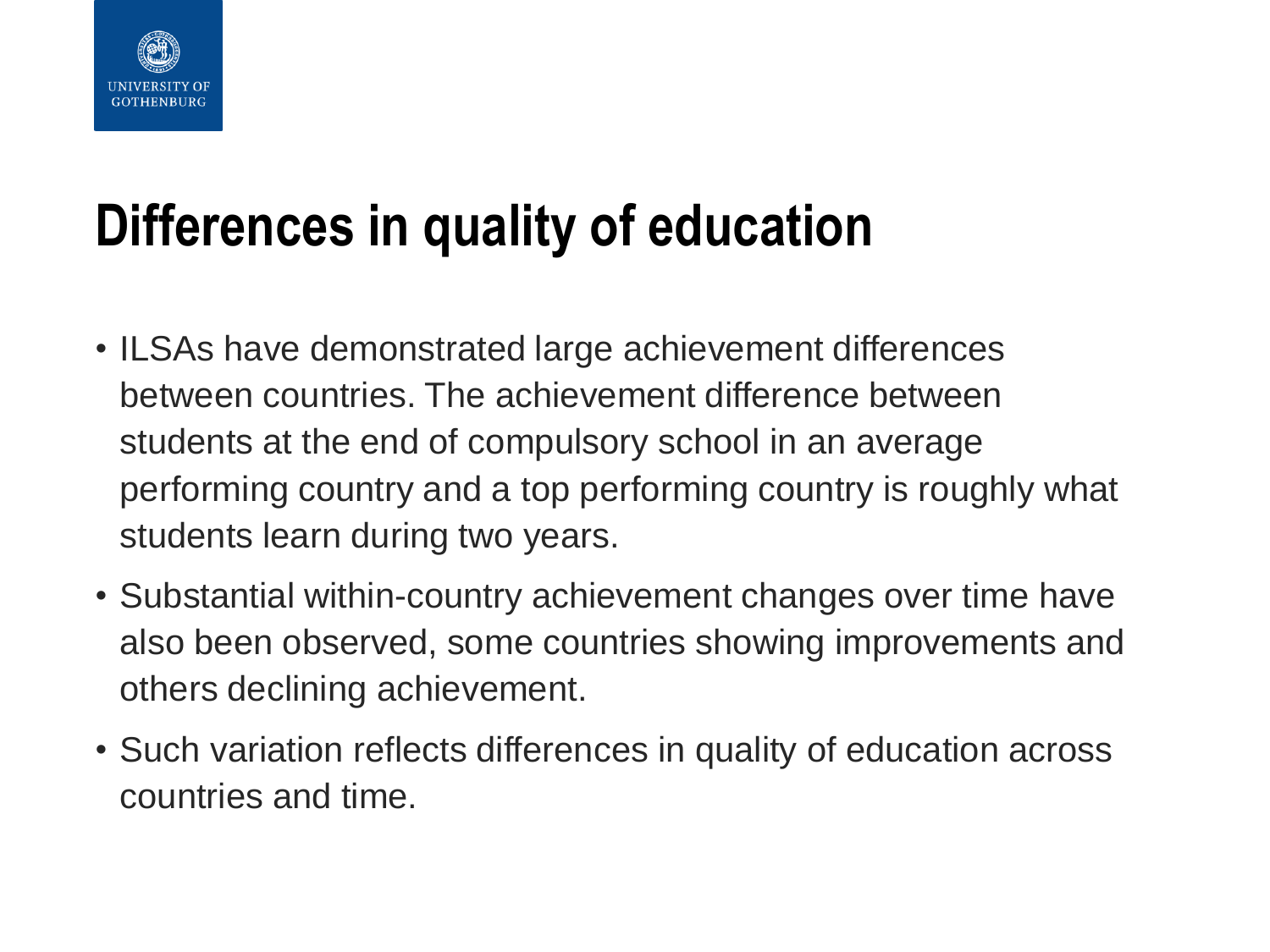

## **Two fundamental questions**

- To the extent that the knowledge and skills acquired in compulsory schooling are long-lasting, they will influence outcomes of schooling at upper secondary and tertiary levels of education. *We therefore need to know to what extent there are long-term effects of education on knowledge and skills?*
- *We also need to know in what ways quality of education in compulsory school influence knowledge and skills?*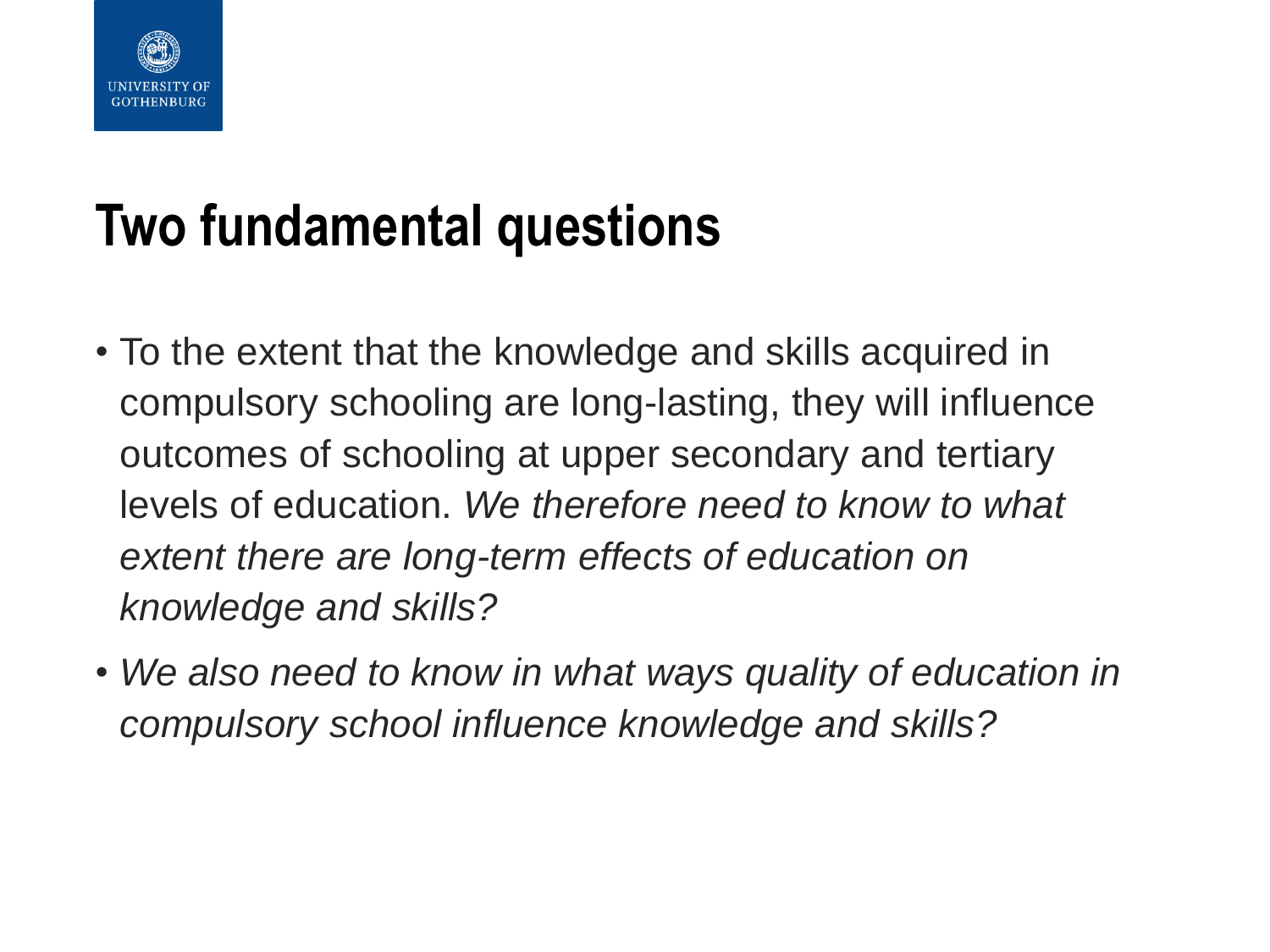

# **Determinants of quality of basic schooling**

- Class-size and teacher density:
	- Few consistent effects on outcomes.
	- Positive effects for certain groups of students (lower grades, low SES).
- Organization of schooling:
	- Organizational differentitation and segregation tends to increase variance in student achievement and produce lower mean levels.
	- Instructional time has positive effects.
- Quality of teachers and teaching:
	- Positive effects.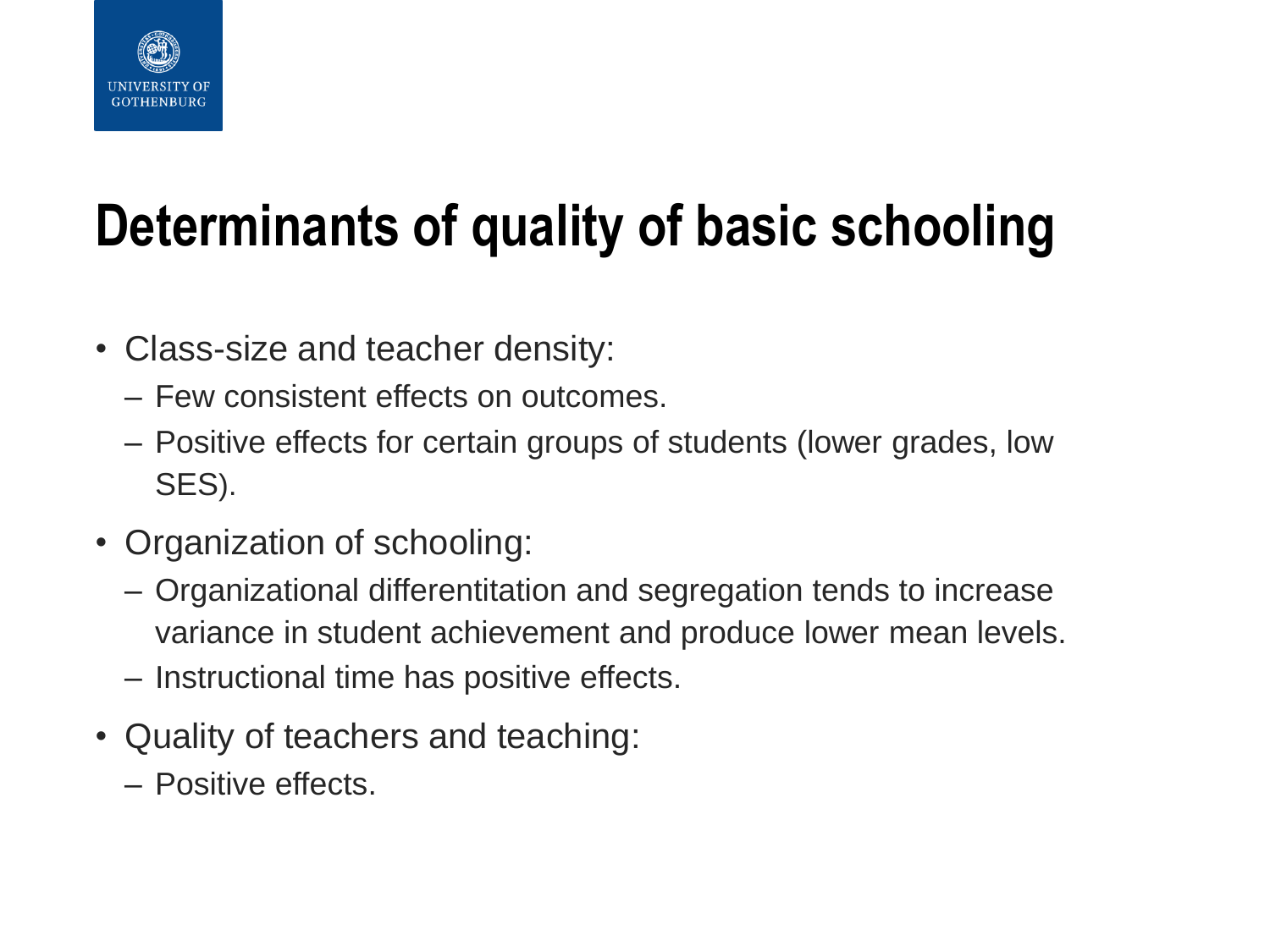

### **Teachers as determinants of quality differences**

- Very large differences in effects on student achievement of individual teachers (teacher fixed effects).
- Many commonly used indicators of teacher differences are not consistently related to student achievement (e.g., education, experience levels, sources and nature of teacher preparation, and salary).
- Measures of teachers' knowledge and skills are related to student outcomes (e.g., Baumert et al., 2010; Hanushek et al., 2017).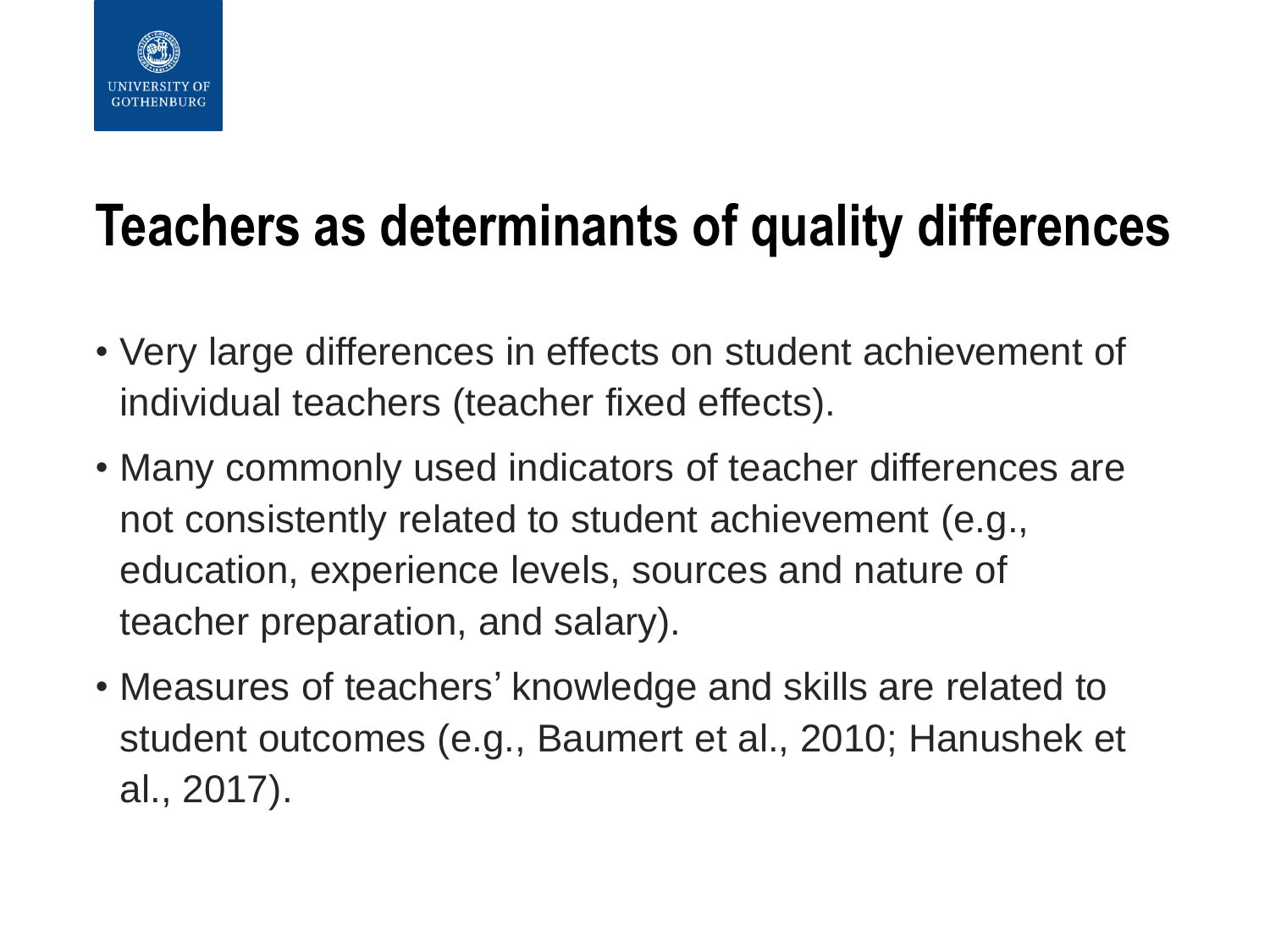

**Baumert, J. et al. (2010) Teachers' Mathematical Knowledge, Cognitive Activation in the Classroom, and Student Progress.** *American Educational Research Journal***,** *47***(1), 133-180**

- Investigated the significance of teachers' content knowledge (CK) and pedagogical content knowledge (PCK) for quality of instruction and student progress in secondary-level mathematics.
- Tests were developed to measure teachers CK and PCK.
- One-year follow-up of PISA in Germany
- Substantial positive effect of PCK on students' learning gains.
- Effects were mediated by the provision of cognitive activation and individual learning support.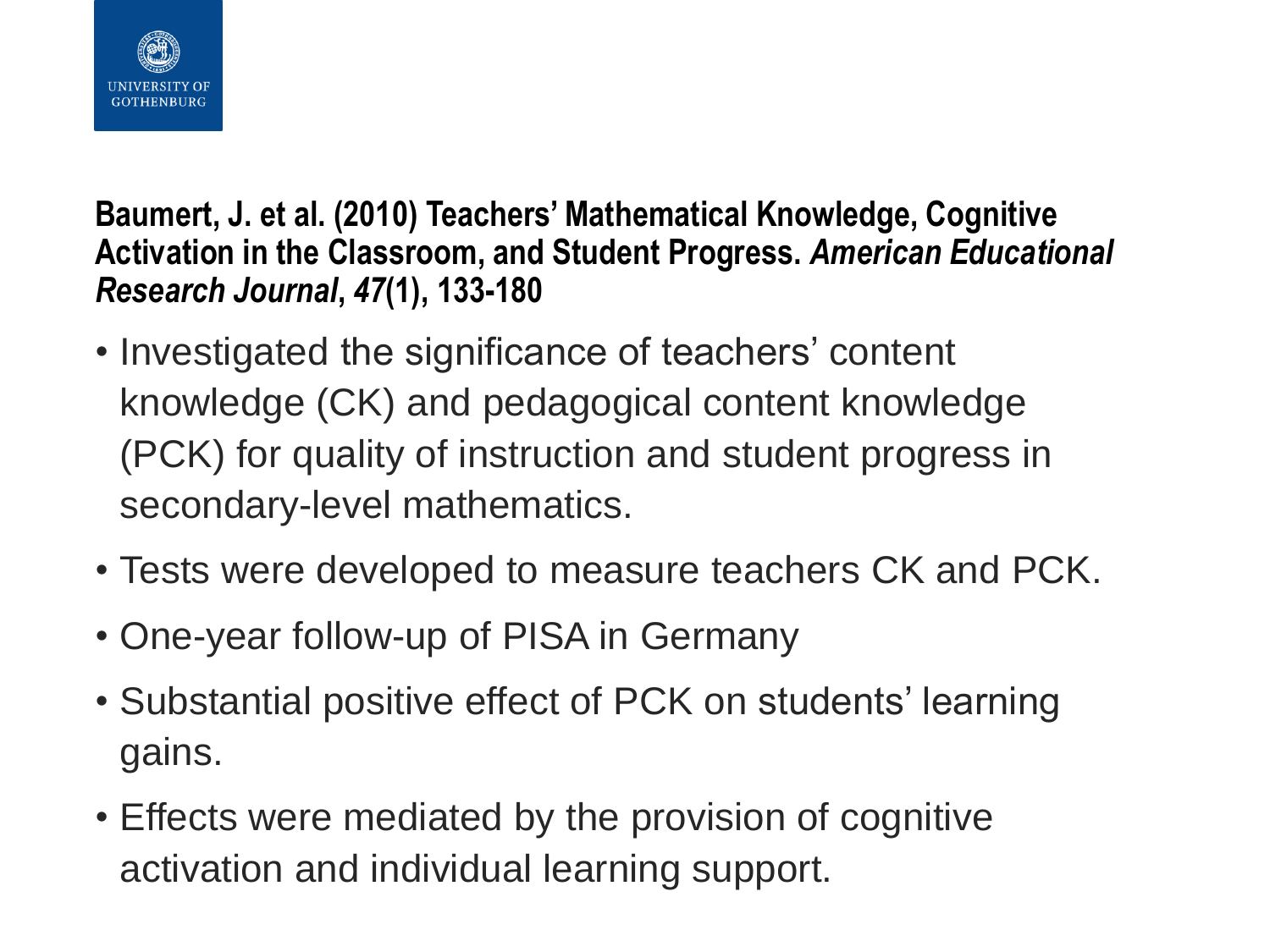

#### **Hanushek, E.A., et al. (2017). The Value of Smarter Teachers: International Evidence on Teacher Cognitive Skills and Student Performance. NBER Working Paper No. 20727**

- For 31 countries participating in PIAAC those employed as teachers were identified and their literacy and numeracy scores were aggregated to the country level.
- Achievement data from PISA for the same countries was combined with the teacher information.
- Substantial effects of teachers' literacy and numeracy scores were found on students' reading and mathematics achievement, respectively.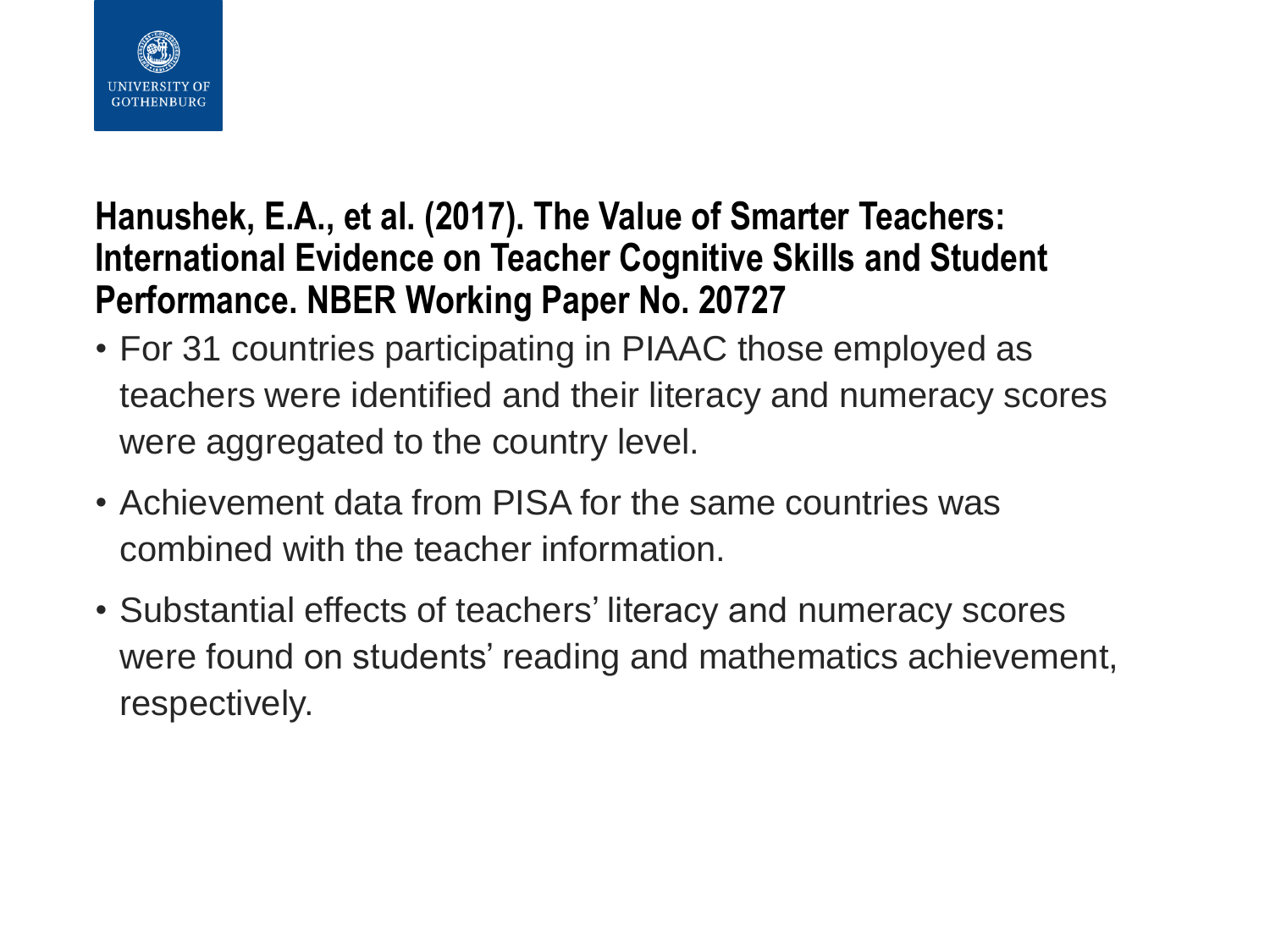

# **Conclusions concerning quality determinants**

- Teachers are determinants of quality of compulsory schooling.
- Teachers' general knowledge and skills are important, as are specific teaching skills.
- The effects are likely to be mediated via quality of instruction.
- Improvement factors:
	- Recruitment and selection;
	- Initial teacher education;
	- Continuing professional development;
	- Research and development on how knowledge and skills are developed through instruction.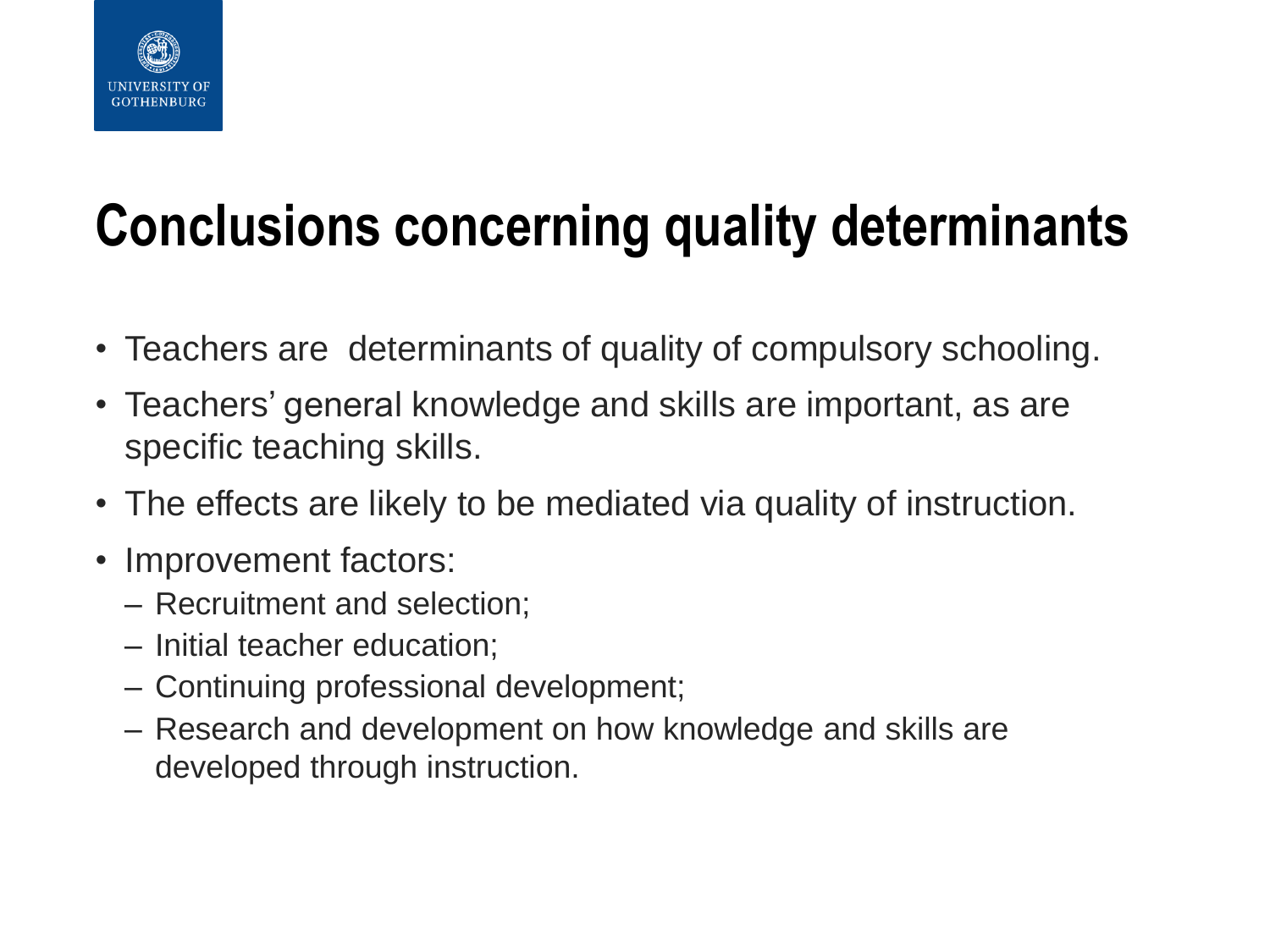

#### **Are there long-term effects of quality of education?**

- Schneeweis, Skirbekk and Winter-Ebmer (2014) found in six European countries that longer compulsory schooling causally improved cognitive performance up to four decades later.
- Freriksson, Öckert & Osterbeek (2013) found in a Swedish study long-term effects of class size in primary school on completed education, wages, and earnings at adult age.
- If there are long-lasting changes in quality of schooling over time, these can be expected to be reflected in age cohort differences in levels of skills in the adult population.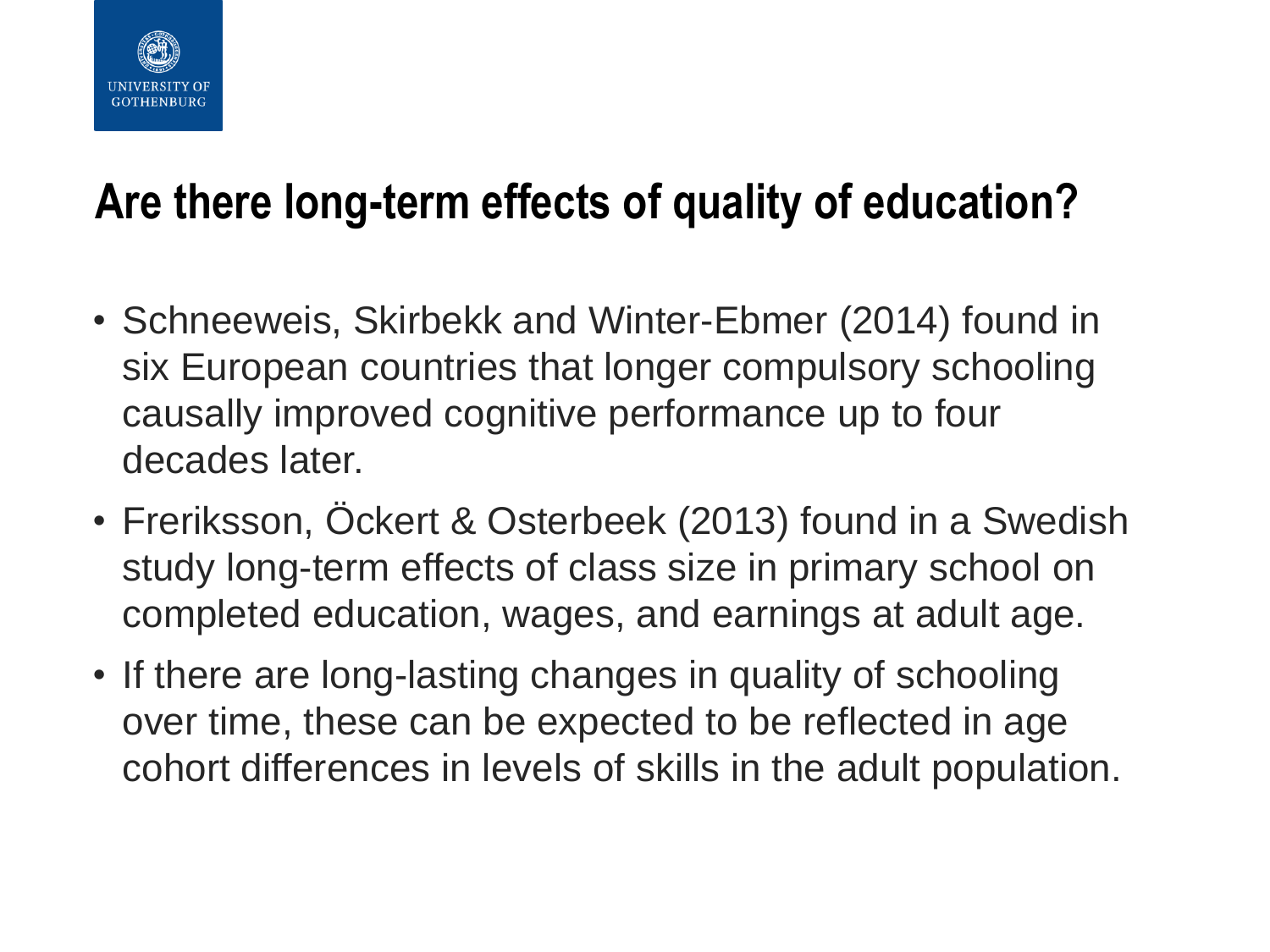

#### **Gustafsson, J.-E. (2016). Lasting effects of quality of schooling: Evidence from PISA and PIAAC.** *Intelligence***, 57, 66–72.**

- Data from 20 countries:
	- Five rounds of PISA data 2000 2012
	- Cross-sectional PIAAC 2012 survey of skills among 16 65 year-olds
- Linear achievement trends across the five PISA rounds were estimated to indicate change in quality of schooling. For PIAAC mean skill differences were computed between a younger (16 – 19 years) and an older (25 – 29 years) age group.
- Age-group performance differences were strongly and significantly related to the PISA achievement trends  $(r = .70)$ .
- It was concluded that quality of schooling has lasting impact on adult literacy and numeracy performance levels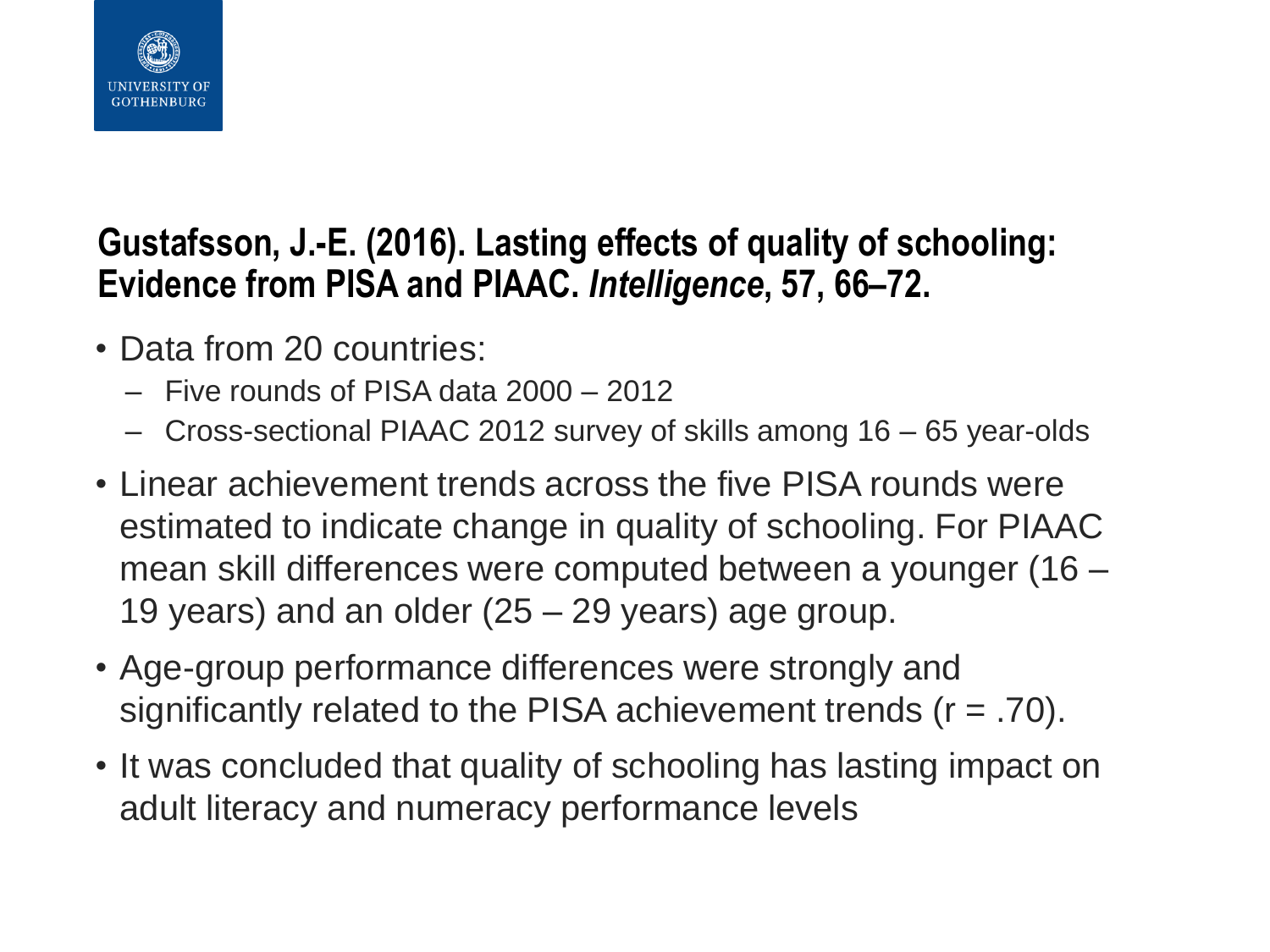

#### Comparisons between the IEA Reading Literacy Study in 1991 and PIAAC in 2012 Gustafsson & Blömeke (in press). **Development of school achievement in the Nordic countries during half a century.** *Scandinavian Journal of Educational Research*



This study too supports the hypothesis that there are lasting effects of education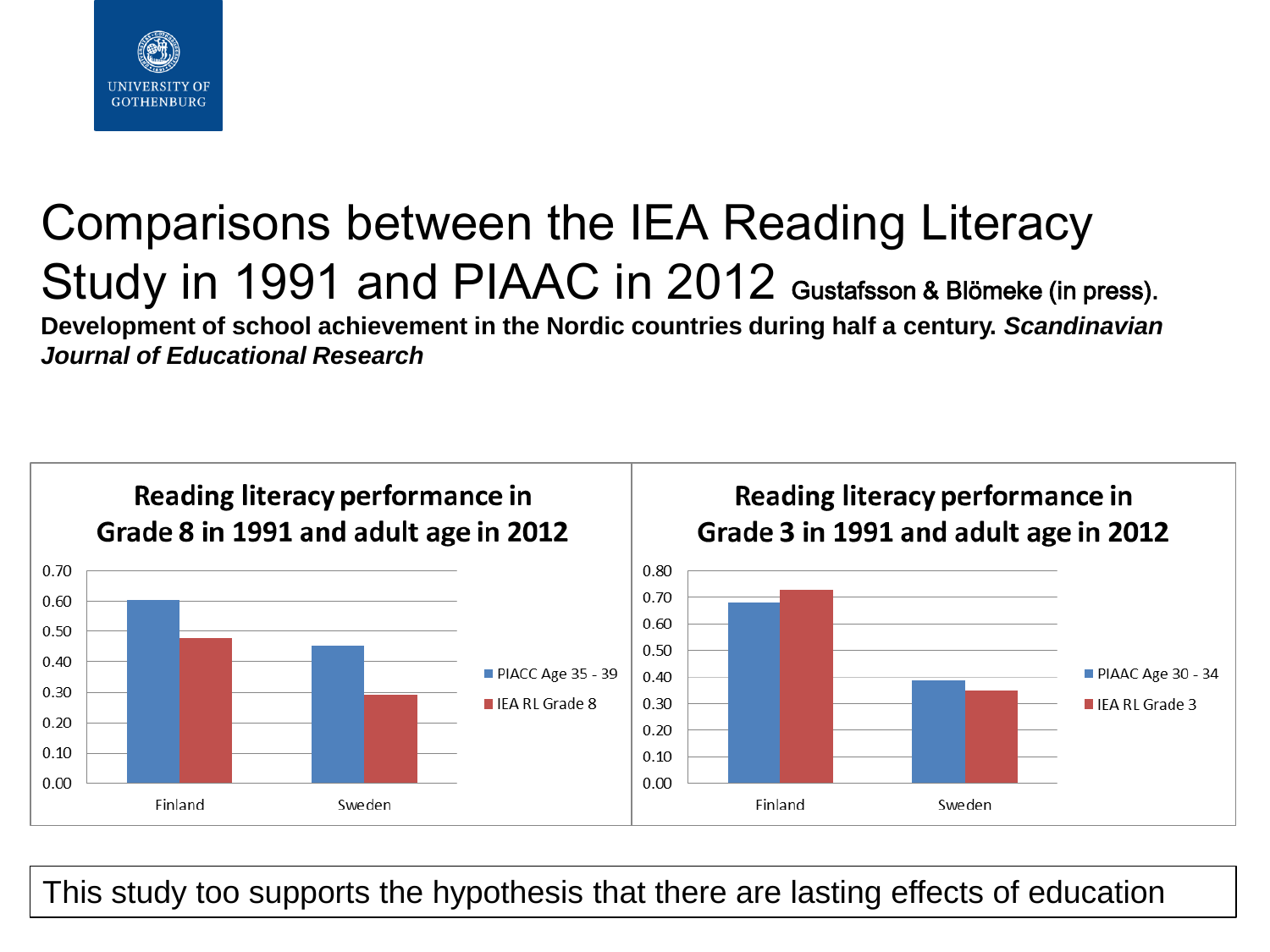

# **Conclusions**

- Quality of schooling has a strong impact on student achievement.
- Knowledge and skills acquired in compulsory school are longlasting and can therefore be expected to influence the outcomes of upper secondary and tertiary education.
- Currently our knowledge how to best support development of knowledge and skills through the processes of schooling is limited. Massive research efforts are therefore needed on how to improve teaching for development of knowledge and skills.